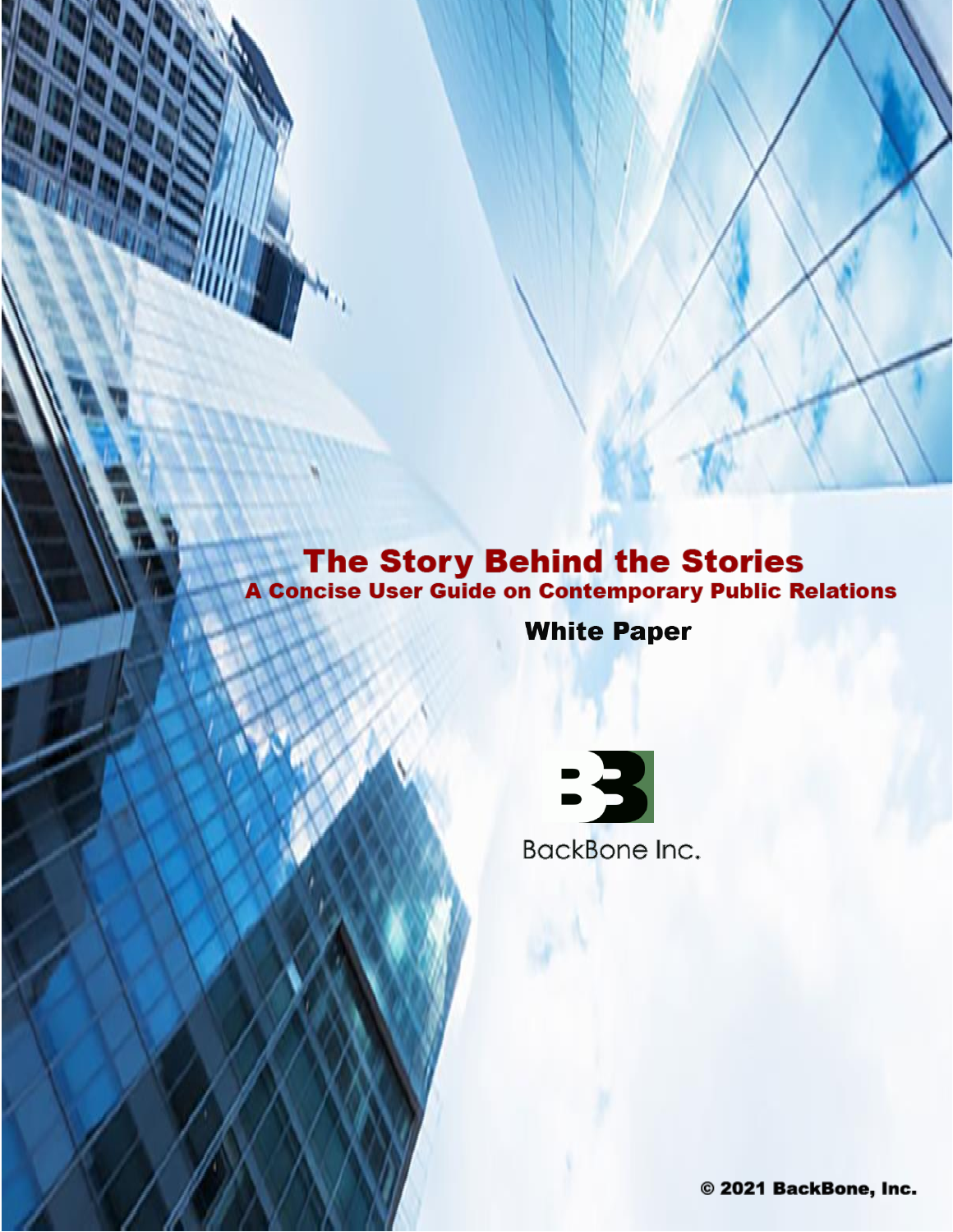# **Public Relations: a Definition**

A woman was in a park wheeling her granddaughter in a stroller when a passerby paused to offer a compliment.

*"My, what a beautiful baby!" said the passerby. "Thank you so much, but wait," said the proud grandmother, as she fumbled for her cell phone, "let me show you her picture."* 

Now *that's* what you call spin! Public Relations (PR) is often misunderstood, when it is understood at all. Ironically, it is public relations itself that could use better PR. To many, Public Relations is synonymous with spin – a highly selective collection of information used to advance a particular story and viewpoint. Fair enough, but there's spin…and there's *spin* (aka, fake news). On one hand, there's the obvious but innocuous "gilding the lily" variety as practiced by the proud grandma. On the other, there's the "who are you gonna believe, me or your lying eyes?" variety that all-too-often rears its head in our politics. Other forms of PR - investor relations and crisis management - are specialized and follow established

approaches and methodologies; these forms are more about "disclosure" than outright "spin" (there are, as always, exceptions)…and hoping to turn lemons into a refreshingly tart beverage.

Edward L. Bernays, a legendary PR practitioner, wrote that, "Ideally, PR is a constructive force bringing to the public facts and figures resulting often in accelerated interest in matters of value and importance, to the social, economic, and political life of the community." The operative word here is "ideally," as even the most buttoned-up Corporate PR operation is in the business of creating public-pleasing narratives that airbrush over inconvenient truths. Putting a company in the best possible light, and positioning it against its competition, does require salesmanship – but it can still be ethical, truthful and credible…or not.

This paper focuses on the day-to-day practice of corporate or B-to-B PR, which, at its root, is about projecting a positive, credible image to the organization's "publics" – the influential third parties (media and analysts) whose opinions and pronouncements shape perceptions and influence purchasing decisions. Whereas political PR is adversarial and "zero sum," corporate PR is competitive in that you're vying for editorial attention and "column inches" (see next section). It's about framing information or, if you will, shaping a narrative that tells your story in the most compelling manner possible to get reporters, bloggers and analysts to take notice and provide third party validation for your brand, product and/or service. Unlike advertising or sponsored content, which is a form of

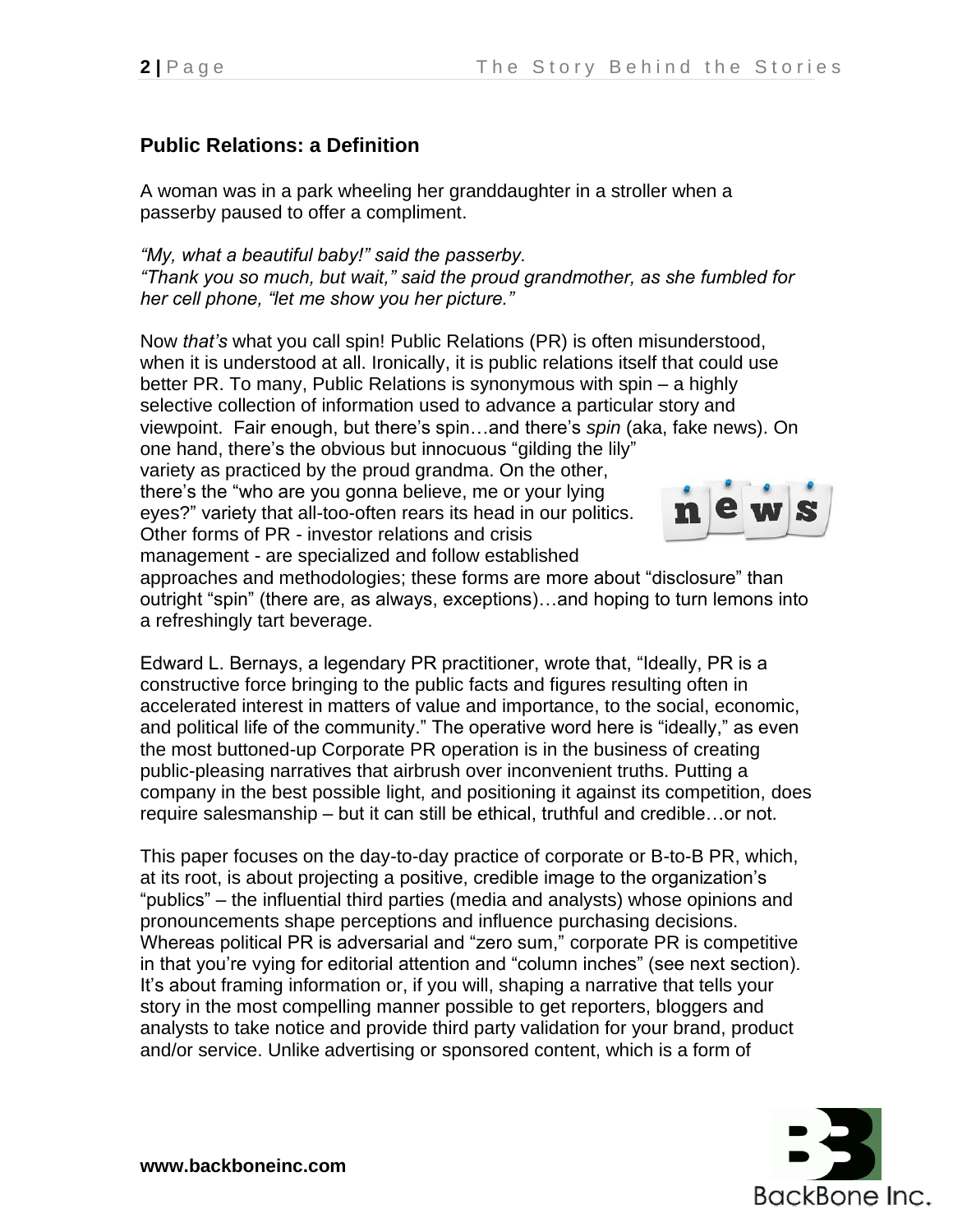"telling," PR is a form of "showing" through force of a persuasive argument and convincing story told on your behalf by a respected, objective expert. It's why Bill Gates once said, "*if I were down to my last dollar, I would spend it on PR*."

#### **Making News**

Competition for media coverage has gotten more fierce as there are simply more media outlets and media "entrepreneurs" (aka, bloggers) than ever before. Bear in mind that there are (roughly) 6 PR people to every reporter. This means two things: your audience is harder to reach, as it tends to be spread across an ever-widening media landscape, and you are competing with many other PR practitioners to reach them. Getting exposure – a mention or quote in



an article, to a feature piece - requires persistence, finesse and the ability to tailor a message that stands out from the dozens, even hundreds of press releases and story pitches the average editor receives on a weekly basis. Each placement or mention or retweet is hard won. There's a reason PR is also referred to as "earned media" (vs. paid media, aka, advertising and sponsored content).

News can take a variety of forms: a new product launch, a company milestone, a big client win or partnership, an earnings report, a significant hire. If you have something pointed or provocative to contribute, you might be quoted in an article or profiled as a "thought leader" (see the note on thought leadership at the end of this section).There are three main "channels" to deliver your news, each requiring a different approach and type of messaging.

**Press releases**: Cision's Global State of the Media Report found that "for the third year in a row, media professionals ranked press releases and news announcements as the most valuable type content they receive from their PR contacts. They've also once again chosen the press release as their most trusted brand source." A steady drum beat of announcements on matters large and small – conveys that you're a dynamic company on the march. Consistent communications is the building block of every PR campaign; it keeps you in front of the reporters, bloggers and analysts who will think of you when writing a feature story or compiling a report.

Syndicating your press release to major news websites, industry publications and blogs can drive new and targeted traffic from audiences who wouldn't otherwise have ended up on your website. And using

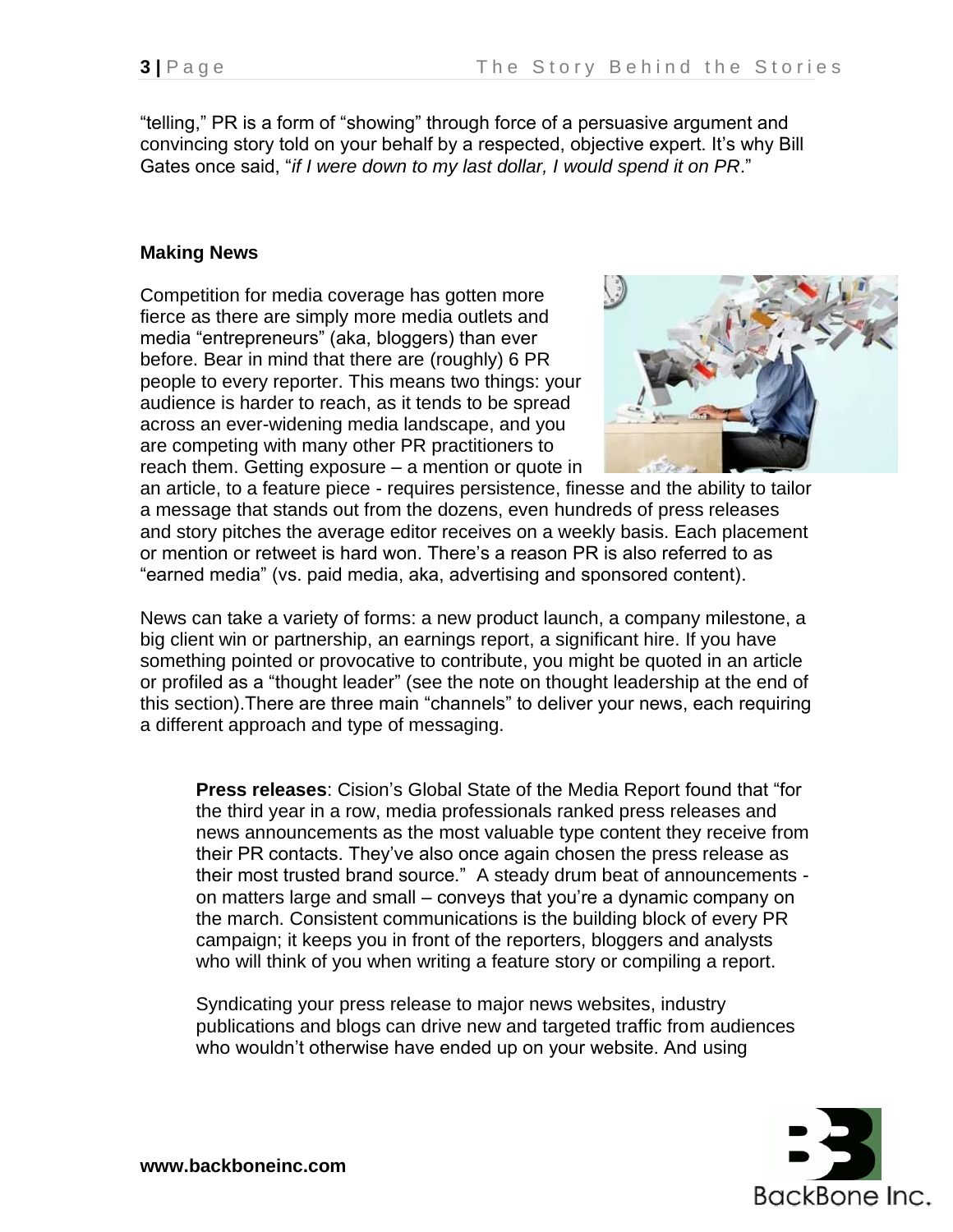targeted keywords in your press release can also improve your search engine results.

**Pitching:** Competition for an editor's attention is fierce, which is why it's critical that each story being pitched is compelling, has a unique angle, is timely, and is perhaps pegged to an emerging trend, new study or item in the news. The pitch (also known as a "query") must communicate quickly since editors typically read the subject of the query and the lead sentence to determine if it's worth pursuing.

It's also important that you know the reporter's beat, what he or she has covered recently, even their editorial preferences (following a reporter on Twitter is a handy way of tracking this). It's a pretty stiff challenge grabbing a busy editor's attention when you have perhaps 35-50 words, tops, to do the job. Of course having established relationships and a reputation for reliable and interesting story pitches go a long way.

• **Community engagement:** According to Cision's Global Social [Journalism](https://www.cision.com/us/resources/white-papers/2017-global-social-journalism-study/) [Study,](https://www.cision.com/us/resources/white-papers/2017-global-social-journalism-study/) 90% of journalists use social media in their work, including finding topics to cover. Knowing this, you should use social media as well as email to reach the journalists, bloggers, and reporters you're targeting. Unlike a pitch, social involves two-way conversation. Tracking a reporter's Twitter timeline is a good way to know what the reporter has recently written about and their main concerns/interests. Engaging via social media – Twitter in particular, as it's where so many reporters "live" - is ongoing. Share or comment on their tweets and articles; make yourself a trusted, essential resource, and let them know when you have news that's relevant to them.

### **A Note on Thought Leadership**

While some dismiss the term as "business jargon," there is great value in associating your company with an expert perspective or trend. Thought leadership can be achieved via any combination of white papers, bylined articles, speaking engagements, or podcasts, written by or featuring your company's chief executive. It's a powerful way of establishing your company's bona fides and elevating its brand. It demonstrates your company's forward-thinking, its insights into

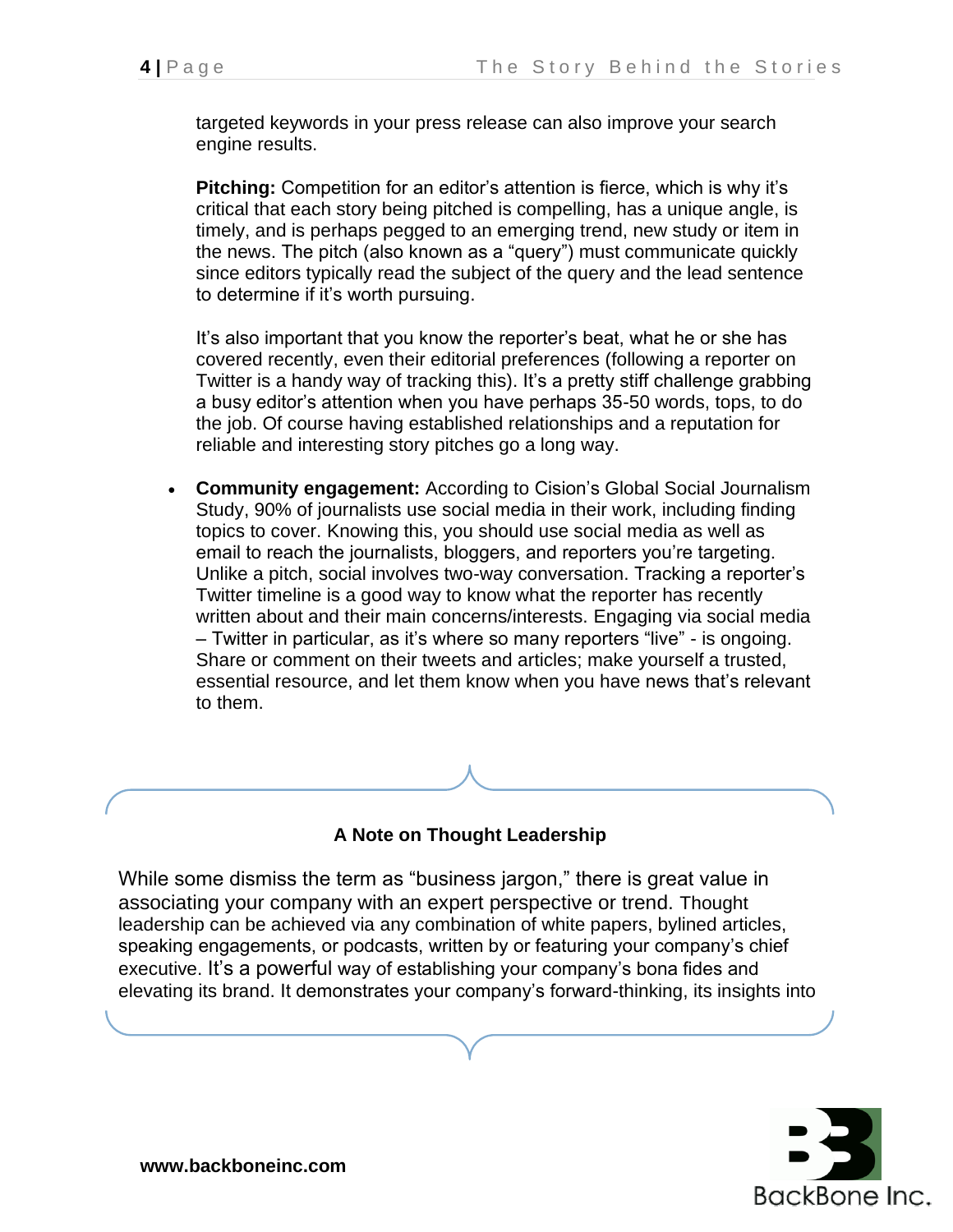#### The Dallas<br>Morning News Workforce WebMD SHAPE MensHealth Prevention **workspan Ether OPEN MINDS Bloomberg**



#### **What Now?**

You've just broken through…three articles in rapid succession: a couple of paragraphs in a product round-up, a quote in a national newspaper, one of your customers is profiled in a prominent trade publication attesting to the value of your product/service. Great stuff. But you're just getting started.

In an ideal world, our target audience always subscribes to the publications in which we obtain coverage, reads our article, understands and accepts the key messages, and remembers them indefinitely. However, your target audience is bombarded with messages from a multitude of companies across multiple media outlets. They often skim and don't read, and quite often can't remember where they saw an advertisement or article.

#### Passive vs. Active PR

Passive PR views the fruits of your media work as the end point. You've secured a mention or several, and you sit back waiting for prospects to take action based on an article they've just read. While this does happen, taking an active approach dramatically amplifies and extends your initial exposure. You can achieve this by routinely following up:

- Excerpt the article or extract your quote, frame it in an e-mail and distribute it to your list of prospects and customers.
- Repurpose a published bylined article into a White Paper, allowing you to extract further value from the initial writing and placement.
- Distribute/amplify through social media –once an article appears, get into the habit of "parceling" it out through Twitter, Linkedin, etc. One feature article can be carved up into several day's worth of tweets, enabling you to reach more people and sustain the impact. Any feedback can, in turn, be retweeted and rebroadcast.
- Order reprints and include these in sales/media kits.
- Parlay the articles into speaking opportunities.

An active approach will extend your reach, maximize your impact, and more robustly support the sales process.

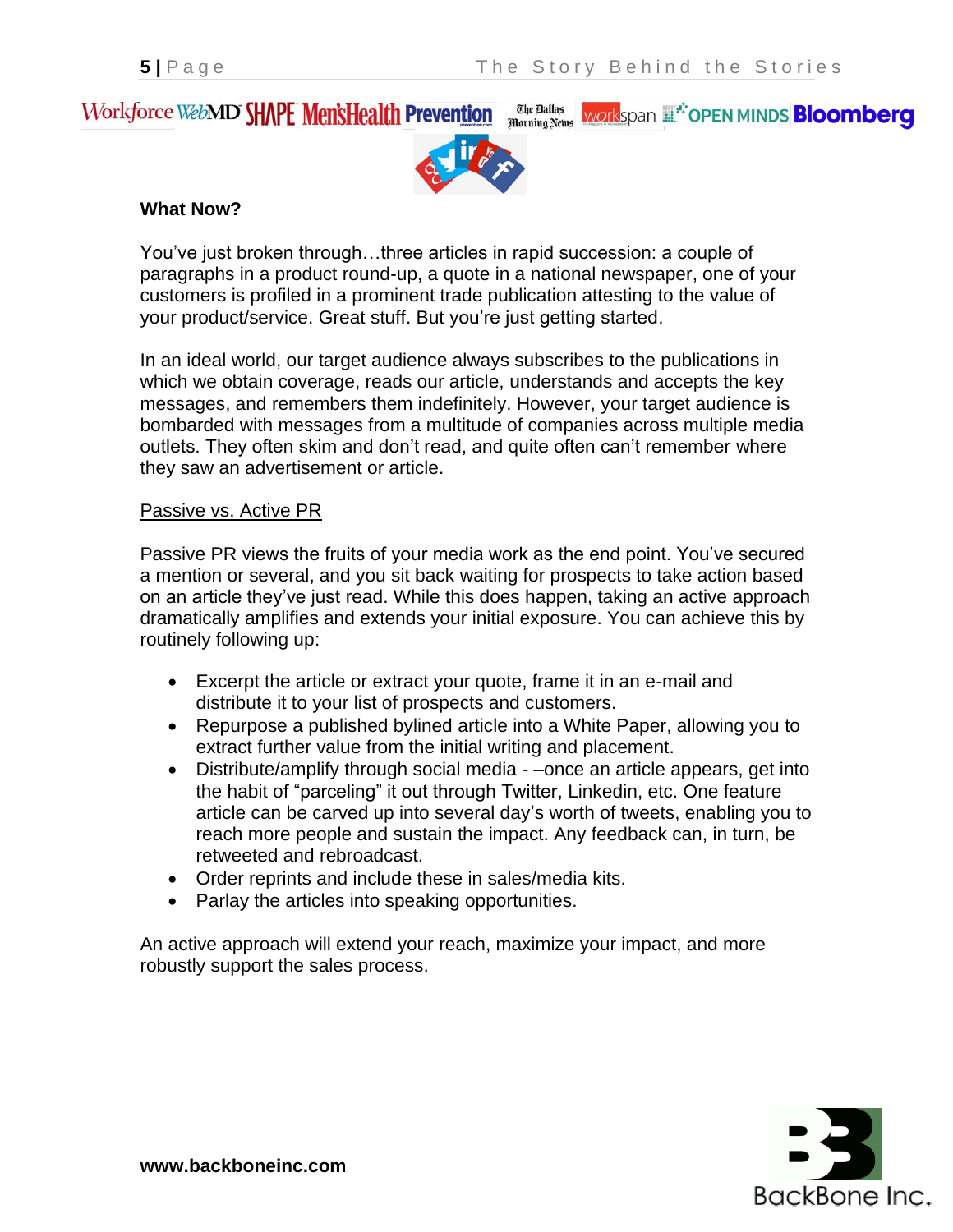### **PR: the Key to Successful Content Marketing**

Nine out of ten businesses are doing some type of content marketing, but their success rate is only about 30% (Content Marketing Institute). One reason is lack of strategy; another is poor reception, where brands largely use content the same way they use advertising, to convey, at best, thinly veiled product pitches.

Being discovered in today's competitive online marketplace is about making sure your content is timely, newsworthy and obtainable from multiple well-regarded sources – which is why media placement, particularly on "high authority" sites is intrinsic to successful content marketing initiatives.

Today, the top search engines use "site quality algorithms," which move well beyond "quantitative" analysis (i.e., keyword density) and into "qualitative" analysis, favoring content quality and relevance. This is why successful marketers are moving from SEO to content marketing, which rewards content that has reach and influence *--* the articles, blog posts, tweets, white papers, and infographics you write, optimize and disseminate to "high authority" websites and across social media, and the degree to which they get read, retweeted, favorited and passed around. Content Marketing without a strong PR element is essentially yesterday's SEO.

Public relations and marketing have traditionally existed in separate camps. For decades, industry analysts and vendors have been predicting that PR and marketing would converge for decades, yet the two remain distinct. However, content marketers would be wise to use them together: PR can and does enhance marketing, as "earned media" imbues your marketing efforts/materials with critical third party validation.

# **Sponsored Media…Fake News or Savvy Marketing?**

PR – or "earned media" — is about getting clients coverage in credible media outlets on the strength of your story. This is still the most persuasive type of "messaging." Sponsored content has a place — but ultimately it works best when it's backed by the credibility and third party validation that comes with earned media.